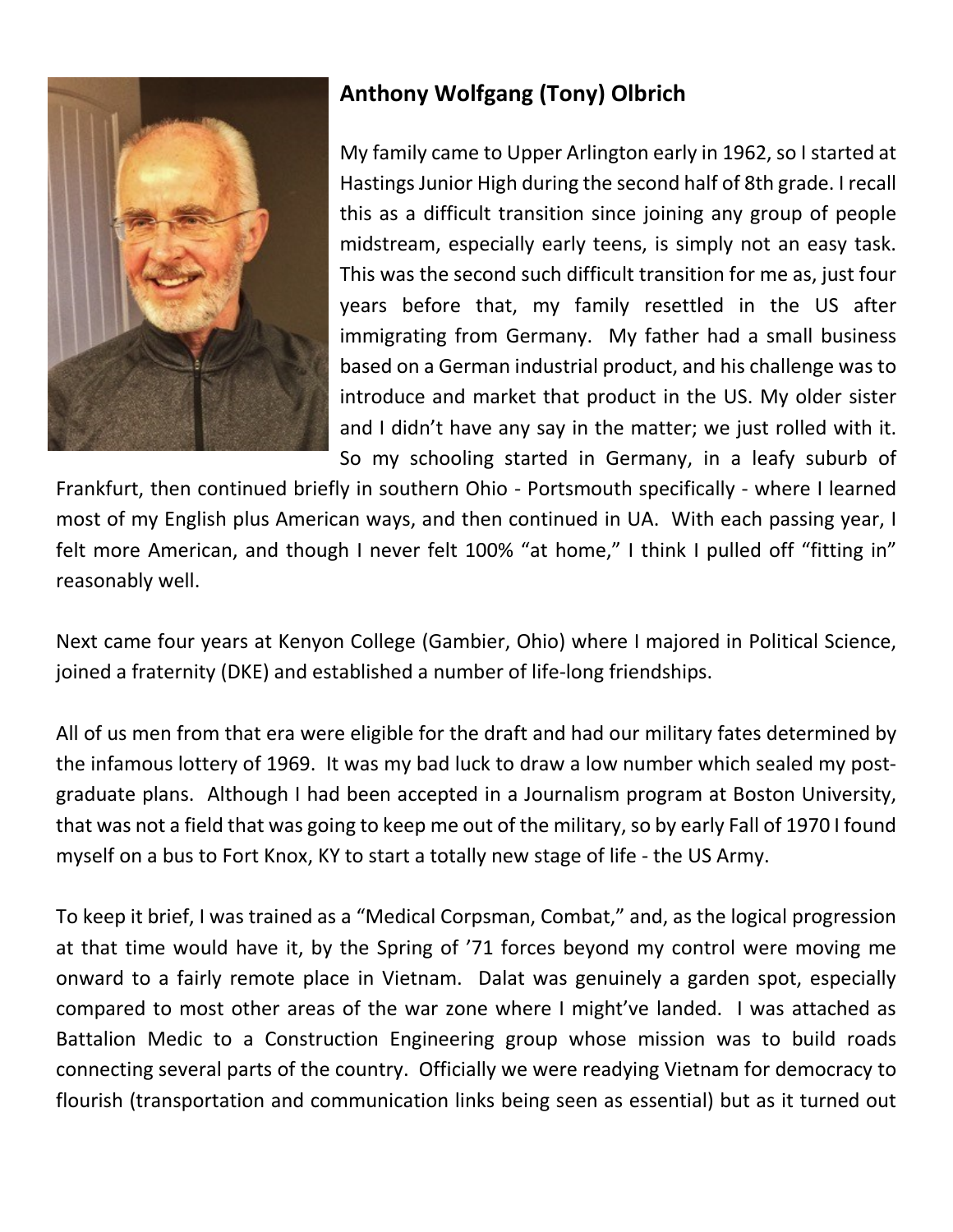we built the roads that the North Vietnamese invaders used a few years later to rush to Saigon. No tour in Vietnam was a cakewalk, but compared to what might've been, I spent a year doing what felt like good work patching up wounds - both combat-inflicted and industrially-inflicted by heavy machinery - and providing medical services to local civilians. Unexpected both in our training and our mental preparation for a tour there, were the high frequency of sexuallytransmitted diseases and drugs, and everything associated with a rapidly-declining morale of an Army as it's pulling out of a war zone.

I came back to the US in one piece though, as most returning vets, I had my six months or so of being pissed-off at the world. At the end of that transition period, I took a job with Borden Chemical as an industrial salesman based just south of San Francisco. I loved living in and traveling through Northern California, as my job required, but I soon disliked the work and started laying plans to change it.

Two years later I enrolled in a graduate business program, with an emphasis on international business, at Thunderbird Graduate School on the outskirts of Phoenix, AZ. Standing in the registration line on the day before classes were to start, I started a conversation with a young woman whose interests and future plans coincided pretty closely with mine. Long story short, we're still sharing conversations, common plans and a whole lot more, 42 years later. Her name was, and still is, Nancy Napier, and we decided only six weeks later that we wanted to marry.

After earning our MBAs in '75, our first jobs started coincidentally in Columbus. My parents had an empty but furnished condo there, but they were living in Germany. Nancy and I had no jobs and no income, so needing a place to crash, we did so at my parents' place. We were on our way to NYC, but since we were in Columbus anyway, we decided to look at some opportunities there. An informational interview for Nancy at Battelle turned into a job offer as a junior researcher for an Economic Research Group there, and about the same time I was hired as an analyst at the Huntington Bank. We chucked the plan to go on to New York. Once we got our first paychecks, we moved into our own first place, half of a house on Mohawk St. in German Village. We stayed in Columbus and with our respective employers for five years, during which time, Nancy earned her PhD in Labor Economics at OSU while holding down her growing responsibilities at Battelle.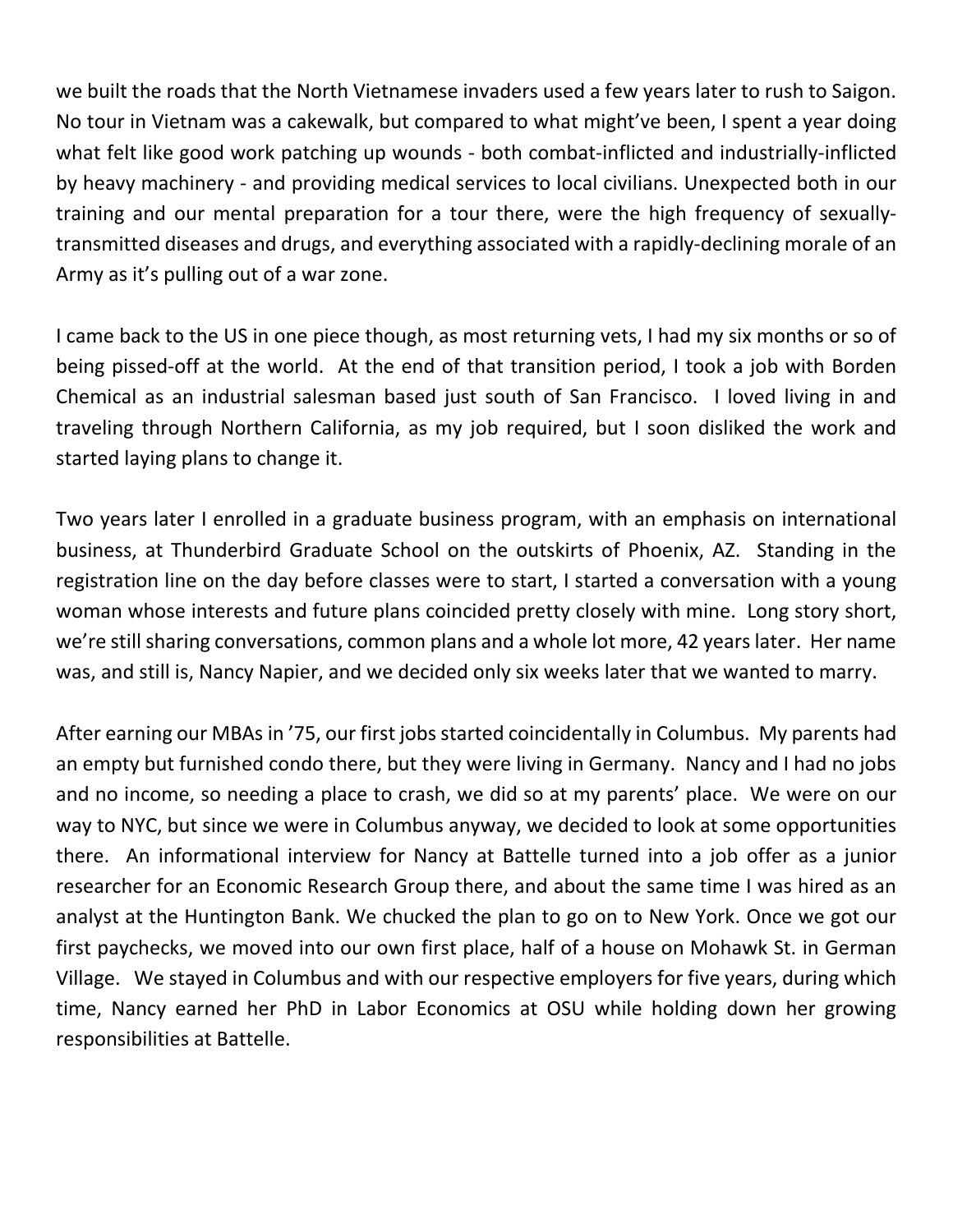Late in 1980 we fulfilled our goal of moving "out West" again when Nancy accepted a faculty position at the University of Washington in Seattle and I joined the International Division of the largest bank in that area. Seattle was just being discovered as a "really cool" place, so we thought life couldn't get much better. For the first time since we were married, we were both exploring and getting settled into a city was totally new and different for both of us. It was magical. Then the bank where I worked crashed as the result of a fiasco known as the "Penn Square Bank debacle," an incredibly imprudent concentration of lending to the Texas and Oklahoma energy industry in the early 80s. Although I was not directly affected, the secureseeming world around me came falling down until Bank of America rescued us late in '82. I stayed with BofA and thrived there for several more years, not realizing that the lessons I learned during our recent crash would be resources I could draw on nearly 30 years later.



We loved Seattle, but it's popularity and the influx of people from all over the US dramatically increased our commute times. Traffic there is bad under the best of circumstances due to its unique geography, but it was beginning to affect our lifestyle particularly as we were contemplating finally getting started on a family. In the Fall of '85 Nancy returned from a conference telling me glowingly about a man she met who was Department Chair in the College of Business at Boise State University. I said "where???" I'd been to Boise once and Nancy had never been there. Long story short, again, eight months later we were on our way to Boise, but strictly on a trial basis. She took a oneyear teaching contract; I told my new employer - a bank then led by several former colleagues from Seattle - that I was not

committed beyond a year, and we kept our home in Seattle. Six months later, a team of strong horses wouldn't have been able to drag us out of Boise; we'd fallen in love with the place.Soon thereafter we went back to Seattle, to the airport specifically, to await a 747 arriving from Asia and carrying a 12-month old toddler from Korea who would become our first child. Quinn was handed to us by the woman who had accompanied him with the comment, "he's a real character," and truer words were never spoken. He's been that but much, so much, more. Today he plays multiple characters as a young actor working both on the stage and on the screen in Los Angeles (nothing major yet, but he's making progress). Several years later we adopted a second son; however, Chase came from Thailand and was already five years old when he joined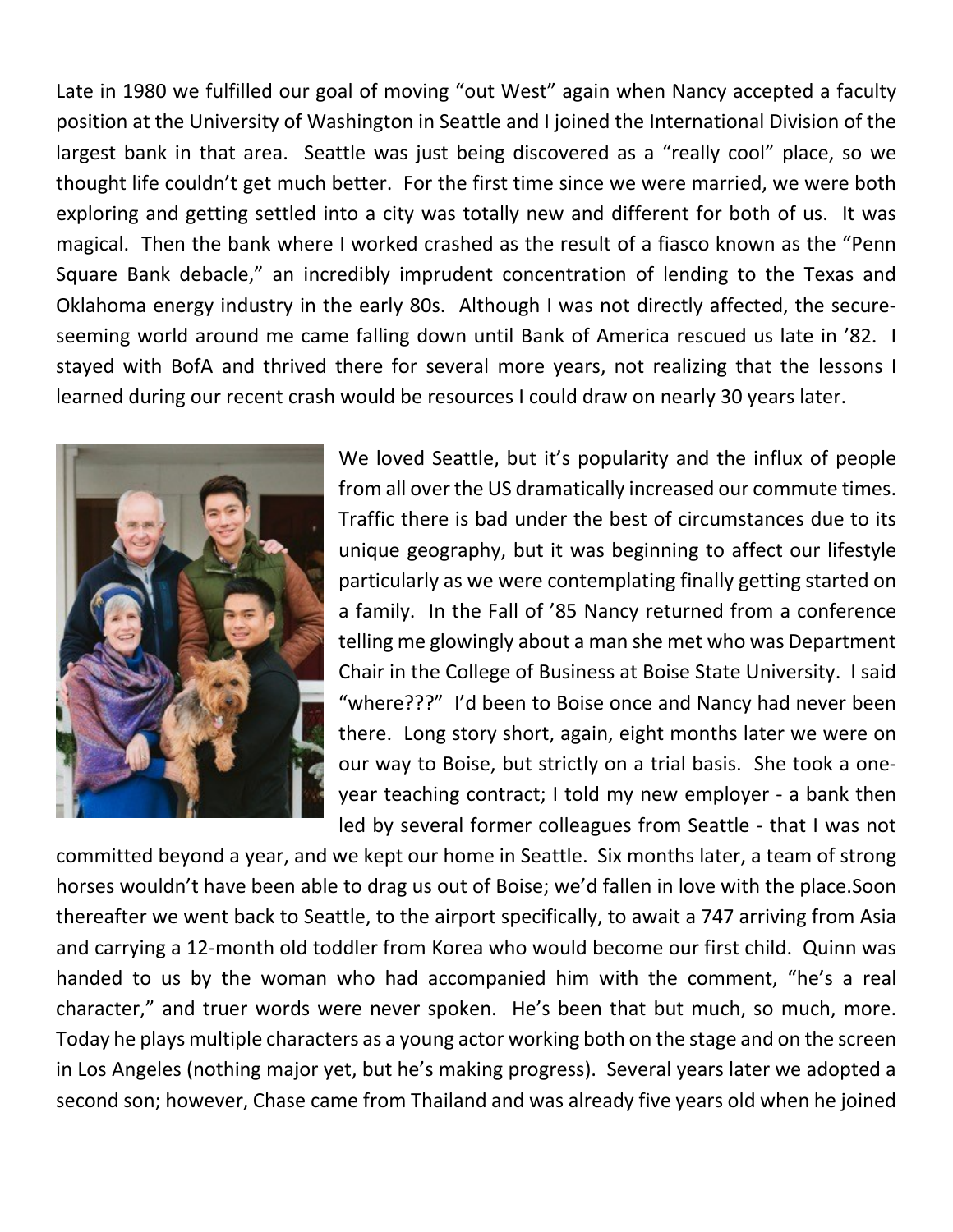our family. Still, he adapted to us extremely well and showed amazing resilience and will-power, learning two new languages (we were speaking German at home with Quinn) while leaving behind his first language. During his university years, he even studied in Berlin for a period of time, and now he's a Psychologist in Orange County, California.

Boise has been our home for the past 30 years, and we've watched and been part of enormous growth here during that time. Nancy thrived at the university, and my career at the bank actually multiple banks through a series of mergers into ever-larger organizations - did so as well. For the first 20 years I led a team of business and commercial bankers covering Idaho and the neighboring states, and during my last eight years with U.S. Bank I served as its Regional President, overseeing all lines of business and a widespread branch network. During that time, I also served as the head of the state's banking association, encompassing all banks, and this was the time and situation in which my experience of working for a failing bank 30 years earlier really served me well. Idaho was not as severely impacted as other areas during the great recession, but we saw several bank failures, and the almost daily inquiries of the public and the media into what was going on with the industry would've been very difficult to handle had I not experienced a similar, though different, crisis earlier in my life.

Since retiring from the bank two years ago, I've thoroughly enjoyed my freedom from the pressures of the corporate world. Nancy's work hasinvolved some unusual but fascinating stints overseas, especially in Vietnam, and while it was always difficult for me to join her on her travels, I've now been able to do more of that. Through her work there, establishing a graduate business curriculum at a university in Hanoi, Vietnam came back into my life and has been a second home at times over the past 20 years. Wherever I am, I play tennis almost daily, pursue hobbies such as cooking and reading. A constant since UAHS days has been my interest in photography. In high school it was all about sports photography but now it's about landscapes and to record travel experiences. Here at home I continued to serve on, and until recently led, a Board of Trustees for a foundation tied to one of the region's major hospitals, but the highlight of my retirement so far was my 500 mile pilgrimage walk on the Camino de Santiago in France and Spain in the Fall of 2015. I'm already planning to walk another route of the Camino, this time through Portugal, beginning on my 70th birthday in the Spring of 2018.

Frankly I did little to nurture any relationships I had formed during my UA years. Five years ago I wanted to attend our 45th reunion, but a family commitment came in the way and I had to